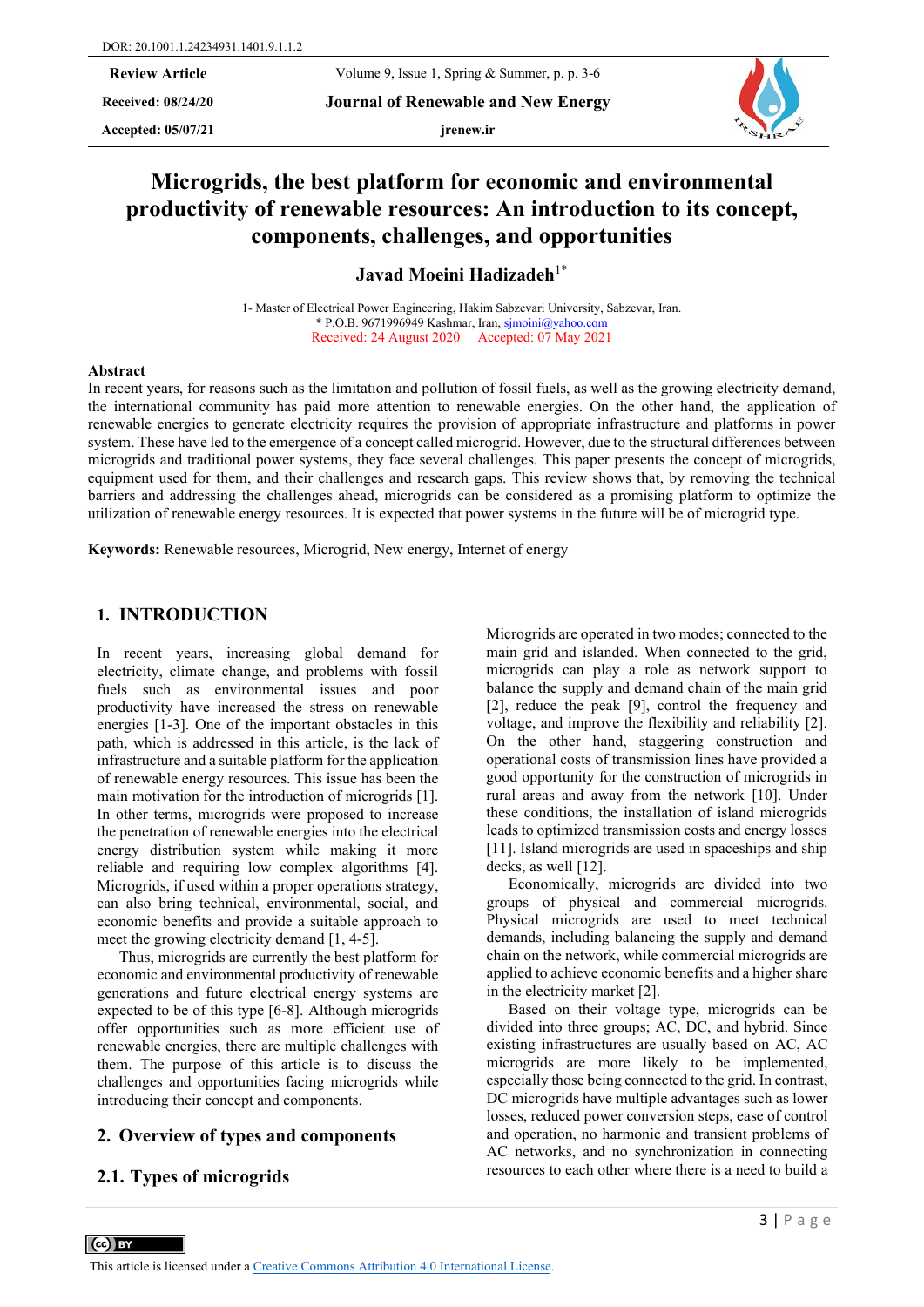microgrid infrastructure, especially in island conditions [13-15].

Finally, based on their application, microgrids are divided into three groups: remote, campus, and industrial microgrids [16]. Military microgrids are sometimes considered the fourth group [10]. Different categorization of microgrids is illustrated in Figure 1.

# **2.2. Components**

Microgrid loads are one of the most important components that have been reformed in recent years. For example, constant-power loads, common in microgrids, adversely affect the response of the system to disturbances [17].

Generating units are another component of microgrids. Due to the design motivation and operation of microgrids, most of the generation resources are renewable. The most important of these products include solar panels, wind farms, and small hydropower plants. However, their uncertainty and harmonic effects resulting from the electronic power equipment employed in them, are important challenges of these types of generating units [18-19].

In the presence of renewable resources with a changing output, storage devices play a crucial role. These devices in smart grids contribute to peak-shaving and load-shifting strategies [20], participate in the regulation of frequency-active and voltage-reactive power [20], provide power storage to regulate electricity markets, solve network congestion problems, and delay network investments [14,20]. Noteworthy, due to the unstable nature of new energies, the reliability of the system in an island mode depends on the capacity of energy storage devices [12].

Microgrids typically have a communication infrastructure between the central controller, switches, primary controllers, and measuring components and equipment [21]. Given that power grids will have a significant set of intelligent electronic devices in the future, the development of communications and control systems, and standardization of network architecture will be of high priority [22]. Moreover, demand response programs, energy storage subsystems, and DGs used in microgrids will create extra and original needs in the field of automation, management, and control, while the scope of studies will also be extended [8].

## **2.3. Electricity market**

The installation of DGs close to the demand source has increased the number of market players. The shift from the centralized to distributed network control that is taking place in microgrids has provided an opportunity for distributed system users to play an effective role, and in addition, the market has given new players opportunities such as the ability to participate in transactions. With the introduction of microgrids, the development of investment in the electricity market is

getting simpler and enables actors to be involved in different markets [2].

### **2.4. Energy management systems**

As noted above, due to the nature of their components, issues such as the uncertainty of renewable resources and reliability, compared to traditional power systems, have become more prominent in microgrids. Nevertheless, the combination of different energy resources can provide an opportunity to deal with random aspects and manage various possible events [23]. Consequently, designing an efficient energy management system can help improve the reliability of the system and increase the service life of energy storage equipment [24-25].

### **Results and Discussion**

Due to structural differences between microgrids and traditional power systems, each part of the study in the field of microgrids faces new challenges, most of which are related to renewables and the distribution of generation resources, and consequently, uncertainty and degradation of power quality. An important part of the problems is the instability due to the low inertia of the microgrid, for which solutions such as the use of flywheels, battery storage, and traditional energy resources have been proposed, whereas these energy storage devices also face several problems including maintaining charge balance, coordination between storage devices, and economic inefficiency. On the other hand, connecting microgrids to each other, which has been proposed as an approach to increase the capacity of microgrids and improve the reliability and stability of microgrids, involves significant challenges in the load flow and communication infrastructure. Therefore, it is necessary to effectively manage various renewable generations. Table 1 lists some of the most important challenges facing microgrids in different areas of work. Some solutions to these challenges have already been proposed by multiple research groups, however, there are still many research gaps that require further research.

## **3. Conclusions**

In this article, by reviewing the latest reports, components, the concept, and applications of microgrids were introduced and the current challenges facing this technology were discussed. Structural differences between microgrids and traditional power systems have caused new challenges and opportunities for power system operators in every part of the network, including load centers and generating units. Furthermore, new components and concepts such as storage devices, converters, and communication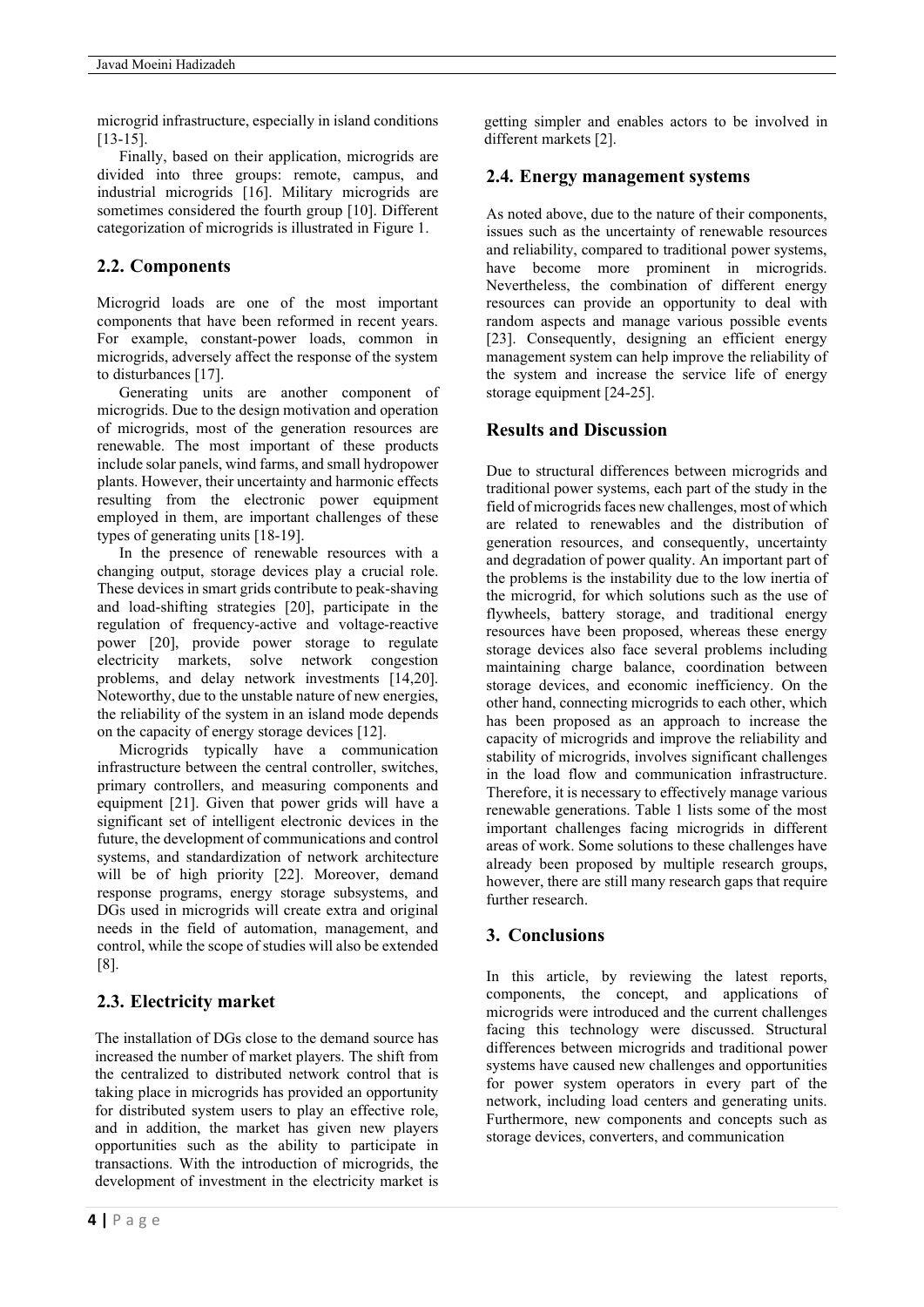| Research area                                                                                                                                                                                                                                                                                                                                                                                                                                                                     | <b>Related challenges</b>                                                                                                                                                                                                                                                                                                                                                                                                                                                                                                                                              |
|-----------------------------------------------------------------------------------------------------------------------------------------------------------------------------------------------------------------------------------------------------------------------------------------------------------------------------------------------------------------------------------------------------------------------------------------------------------------------------------|------------------------------------------------------------------------------------------------------------------------------------------------------------------------------------------------------------------------------------------------------------------------------------------------------------------------------------------------------------------------------------------------------------------------------------------------------------------------------------------------------------------------------------------------------------------------|
| Voltage and Frequency stability                                                                                                                                                                                                                                                                                                                                                                                                                                                   | Stability issues in grid-connected mode                                                                                                                                                                                                                                                                                                                                                                                                                                                                                                                                |
|                                                                                                                                                                                                                                                                                                                                                                                                                                                                                   | Low inertia of microgrid and renewable generations and its control                                                                                                                                                                                                                                                                                                                                                                                                                                                                                                     |
|                                                                                                                                                                                                                                                                                                                                                                                                                                                                                   | Issues related to Droop control                                                                                                                                                                                                                                                                                                                                                                                                                                                                                                                                        |
|                                                                                                                                                                                                                                                                                                                                                                                                                                                                                   | Vulnerability and instability of bus voltage in DC microgrids due to changes in renewable<br>output                                                                                                                                                                                                                                                                                                                                                                                                                                                                    |
|                                                                                                                                                                                                                                                                                                                                                                                                                                                                                   | Instability issues and voltage recovery in the presence of wind turbines                                                                                                                                                                                                                                                                                                                                                                                                                                                                                               |
|                                                                                                                                                                                                                                                                                                                                                                                                                                                                                   | Transient instability in DC and hybrid microgrids                                                                                                                                                                                                                                                                                                                                                                                                                                                                                                                      |
|                                                                                                                                                                                                                                                                                                                                                                                                                                                                                   | Instability due to loss of generation unit                                                                                                                                                                                                                                                                                                                                                                                                                                                                                                                             |
|                                                                                                                                                                                                                                                                                                                                                                                                                                                                                   | Load-related instabilities                                                                                                                                                                                                                                                                                                                                                                                                                                                                                                                                             |
| Energy storages                                                                                                                                                                                                                                                                                                                                                                                                                                                                   | Maintaining the state of charge balance in energy storage units                                                                                                                                                                                                                                                                                                                                                                                                                                                                                                        |
|                                                                                                                                                                                                                                                                                                                                                                                                                                                                                   | Size of energy storages and economic issues                                                                                                                                                                                                                                                                                                                                                                                                                                                                                                                            |
|                                                                                                                                                                                                                                                                                                                                                                                                                                                                                   | Issues related to electric vehicles                                                                                                                                                                                                                                                                                                                                                                                                                                                                                                                                    |
|                                                                                                                                                                                                                                                                                                                                                                                                                                                                                   | Coordination between flywheels with battery energy storage systems and generators and<br>related control issues                                                                                                                                                                                                                                                                                                                                                                                                                                                        |
| Converters                                                                                                                                                                                                                                                                                                                                                                                                                                                                        | Design                                                                                                                                                                                                                                                                                                                                                                                                                                                                                                                                                                 |
|                                                                                                                                                                                                                                                                                                                                                                                                                                                                                   | Control                                                                                                                                                                                                                                                                                                                                                                                                                                                                                                                                                                |
| <b>Interconnected Microgrids</b>                                                                                                                                                                                                                                                                                                                                                                                                                                                  | Power flow between microgrids                                                                                                                                                                                                                                                                                                                                                                                                                                                                                                                                          |
|                                                                                                                                                                                                                                                                                                                                                                                                                                                                                   | Management of integration of distributed generations                                                                                                                                                                                                                                                                                                                                                                                                                                                                                                                   |
|                                                                                                                                                                                                                                                                                                                                                                                                                                                                                   | Communication infrastructures                                                                                                                                                                                                                                                                                                                                                                                                                                                                                                                                          |
|                                                                                                                                                                                                                                                                                                                                                                                                                                                                                   | Improving voltage profile, efficiency and reliability                                                                                                                                                                                                                                                                                                                                                                                                                                                                                                                  |
| Energy management                                                                                                                                                                                                                                                                                                                                                                                                                                                                 | Optimizing energy management in the presence of demand response programs                                                                                                                                                                                                                                                                                                                                                                                                                                                                                               |
|                                                                                                                                                                                                                                                                                                                                                                                                                                                                                   | Demand response management                                                                                                                                                                                                                                                                                                                                                                                                                                                                                                                                             |
|                                                                                                                                                                                                                                                                                                                                                                                                                                                                                   | Environmental issues                                                                                                                                                                                                                                                                                                                                                                                                                                                                                                                                                   |
|                                                                                                                                                                                                                                                                                                                                                                                                                                                                                   | Management of subscriber energy storage equipment                                                                                                                                                                                                                                                                                                                                                                                                                                                                                                                      |
|                                                                                                                                                                                                                                                                                                                                                                                                                                                                                   | Energy balance and reliability                                                                                                                                                                                                                                                                                                                                                                                                                                                                                                                                         |
| Management of different<br>operating modes - Management<br>of communication between<br>different voltage levels in DC<br>microgrids                                                                                                                                                                                                                                                                                                                                               | Automatic switching between different operating modes                                                                                                                                                                                                                                                                                                                                                                                                                                                                                                                  |
|                                                                                                                                                                                                                                                                                                                                                                                                                                                                                   | Bipolar microgrid problems (relationship between different voltage levels)                                                                                                                                                                                                                                                                                                                                                                                                                                                                                             |
| Communication infrastructures                                                                                                                                                                                                                                                                                                                                                                                                                                                     | Communication delays                                                                                                                                                                                                                                                                                                                                                                                                                                                                                                                                                   |
|                                                                                                                                                                                                                                                                                                                                                                                                                                                                                   | Use of different communication systems                                                                                                                                                                                                                                                                                                                                                                                                                                                                                                                                 |
| Campus and military microgrids                                                                                                                                                                                                                                                                                                                                                                                                                                                    | Economic and technical analysis, design and operation                                                                                                                                                                                                                                                                                                                                                                                                                                                                                                                  |
|                                                                                                                                                                                                                                                                                                                                                                                                                                                                                   | Control issues                                                                                                                                                                                                                                                                                                                                                                                                                                                                                                                                                         |
| Electricity market                                                                                                                                                                                                                                                                                                                                                                                                                                                                | Reduce energy consumption and fuel costs                                                                                                                                                                                                                                                                                                                                                                                                                                                                                                                               |
|                                                                                                                                                                                                                                                                                                                                                                                                                                                                                   | Optimal utilization of special microgrids                                                                                                                                                                                                                                                                                                                                                                                                                                                                                                                              |
| infrastructure have resulted in unexpected<br>sometimes complex issues. New challenges and<br>opportunities in areas such as design and energy<br>management systems were also discussed in this article.<br>Collectively, despite the challenges ahead, the<br>microgrid is believed to be the best platform for<br>economic and environmental efficiency of renewable<br>energies and will be extensively applied in the near<br>future. Therefore, microgrids have been highly | [2] Ritu Shrivastwa, Ahmad Hably, Kaouthar Melizi, Seddik<br>and<br>Bacha, Understanding Microgrids and Their Future Trends,<br>IEEE International Conference on Industrial Technology<br>(ICIT 2019), Melbourne, Australia, Feb. 2019.<br>[3] A Haghighi and A Babapoor, Using of renewables energies<br>such as effective way to reduce environmental pollution,<br>Journal of Renewable and New Energy, vol. 5, pp. 41-<br>51,2018. (in Persian)<br>[4] Kayode Timothy Akindeji, Rémy Tiako, Innocent E.<br>Davidson, Use of Renewable Energy Sources in University |

#### **Table 1.** Most important challenges facing microgrids

#### **References**

[1] [Faisal R. Badal, Purnima Das, Subrata K. Sarker](javascript:;) and [Sajal](javascript:;) [K. Das,](javascript:;) A survey on control issues in renewable energy integration and microgrid, *[Protection and Control of Modern](https://link.springer.com/journal/41601)  [Power Systems](https://link.springer.com/journal/41601)*, March 2019.

have created many research opportunities.

Wellington, South Africa, 25–27 March 2019. [5] M. Bagheri, E. Zare, A. Abadi and A. Enzebati, Investigating the Effect of Using Renewable Resources on Electricity Supply Demand Presenting a two-objective Mathematical Model, *Journal of Renewable and New Energy*, vol. 6, pp. 38-46, 2019. (in Persian)

*Conference on the Domestic Use of Energy (DUE)*,